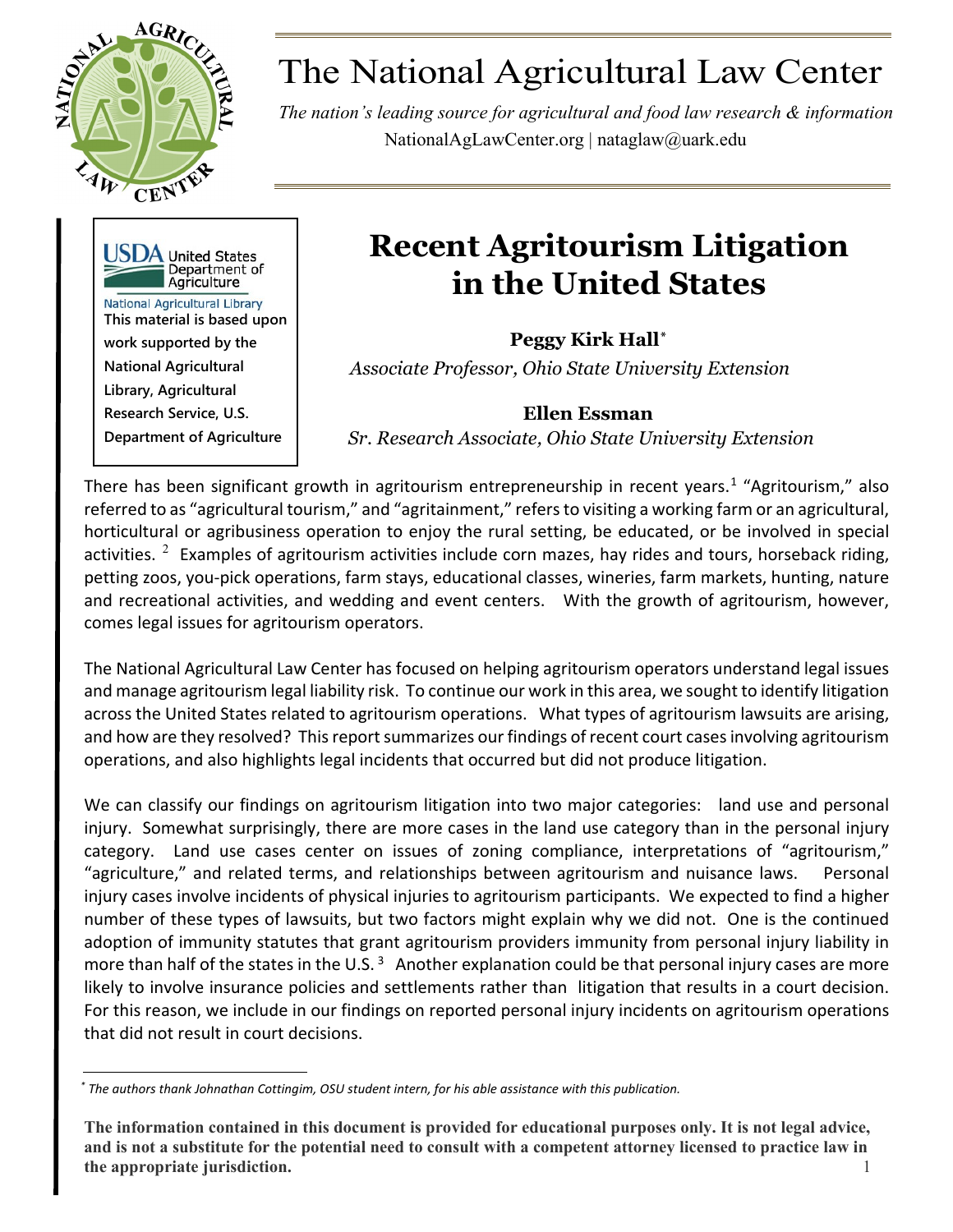Below is our summary of each case and its outcome, beginning with land use cases related to agritourism and followed by court cases and reported incidents in the personal injury category. We wind up the report with another surprise revealed by our research: an agritourism case in a bankruptcy law proceeding.

## **Agritourism litigation involving land use issues**

Most of the recent agritourism litigation we identified falls in the category of land use and pivots on defining agritourism in relation to existing land use laws and definitions. The cases often center on questions related to determining if agritourism activities fit within the definition of a permitted "farm" or "agricultural" land use and whether such activities violate land use laws. The summaries below illustrate a common scenario that arises: a farm or ranch landowner adds agritourism activities to the property, raising the question of whether the new agritourism activity is legally permissible.

#### **1. Adding events at a vineyard in an "exclusive farm use" zone:** *Friends of Yamhill County v. Yamhill County,* **298 P.3d 586 (Or. Ct. App. March 19, 2013)**

Stoller Vineyards, located in Yamhill County, Oregon, applied for a conditional use permit to construct a building to house a tasting room, limited service restaurant, commercial kitchen, offices, and storage. The building would also be used to host up to 44 events per year. Stoller Vineyard had received prior approval to establish a winery on its 373-acre property in 2003 under an Oregon law that allows a winery as a permitted use in the "exclusive farm use" zone in which the property was located.<sup>[4](#page-8-3)</sup> The county approved the permit application for the new building, with several limitations on the number of events and event attendees. The "Friends of Yamhill County" opposed the permit approval, arguing that an events venue and commercial food service facility were not permitted as "farm-use-related commercial activities" in an "exclusive farm use" district. However, the court determined that with the conditions the county had put in place, the food service and events at the winery were "commercial activities that are in conjunction with farm use" under Oregon law, and allowed the conditional use permit to stand. The court also reasoned that the event and food-service activities would be "incidental and secondary to the processing and sale of wine," and that the activities were meant to promote the wine made on the property.

#### **2. Adding fee-based activities to a farm stand in an "Exclusive Farm Use" zone:**  *Greenfield v. Multnomah County,* **317 P.3d 274 (Or. Ct. App. Dec. 4, 2013)**

In a second case from Oregon, the court focused on Oregon's "farm stand statute," which authorizes a farm stand as a permitted use in an "exclusive farm use" district and allows the retail sale of incidental items and offering promotional activities for a fee at farm stands.<sup>[5](#page-8-4)</sup> Bella Farms applied to modify its farm stand permit to allow for farm-to-plate dinners, structures for incidental retail sales and fee-based promotional activities, food cart sales, and small-scale events such as birthday parties and picnics. The hearings officer allowed some of the proposed activities but did not allow the use of tents and temporary structures for activities. Upon a challenge by the farm owners, the Land Use Board of Appeals affirmed in part and denied in part. On appeal, the Oregon Court of Appeals examined Oregon's farm stand statute and concluded that it "pertained exclusively to the use and design of the farm stand structure." The statute allowed the sale of farm products and some incidental items, said the court, but promotional activities are allowed only outside of farm stand structures. The predominant use of a farm stand structure such as a tent, ticket kiosk or food cart must be for selling farm crops or livestock, said the court. Based on this interpretation, the court found that farm-to-plate dinners and small parties can be allowed under the statute if

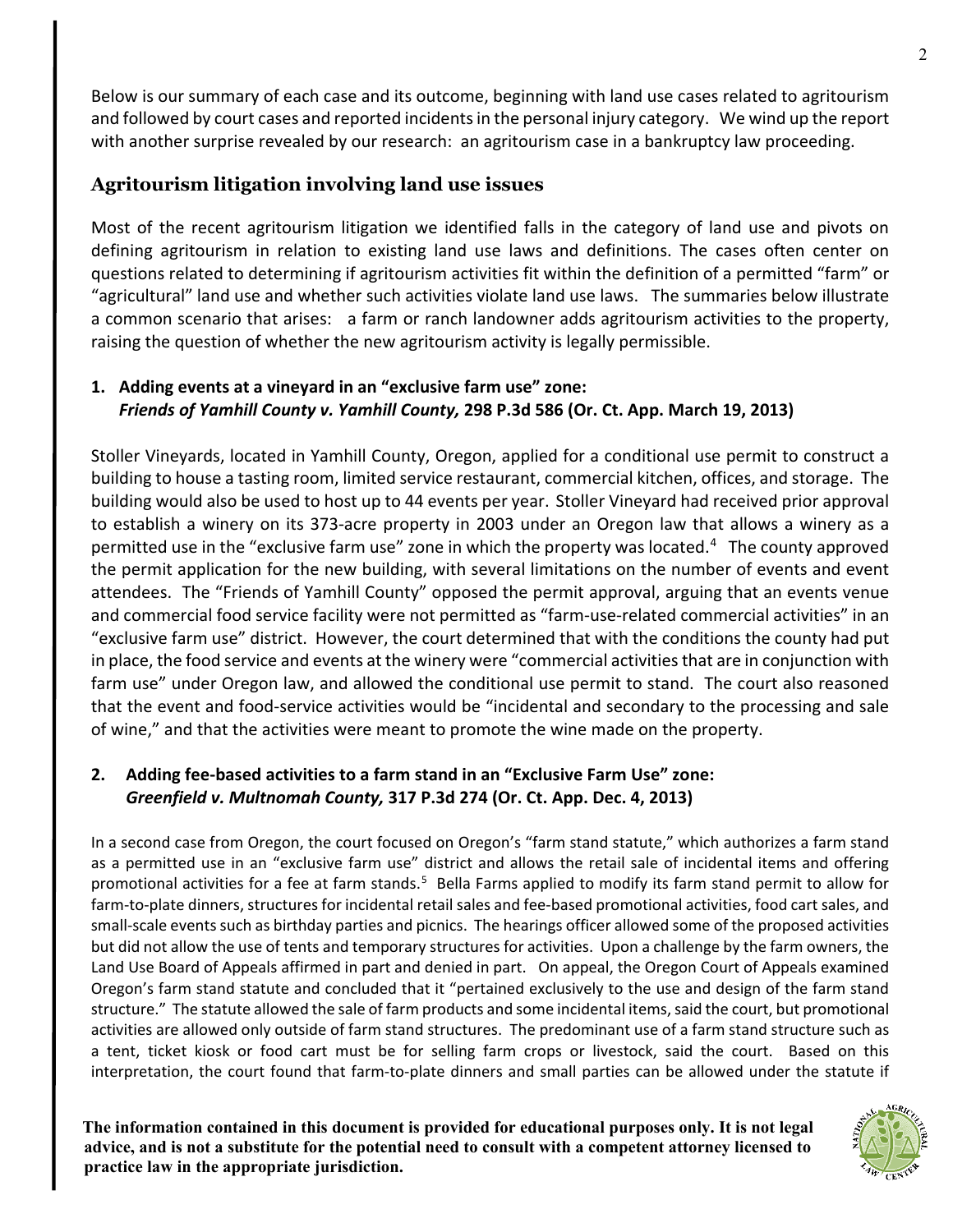properly conditioned to result in a contemporaneous sale of farm crops, but the court remanded the case to determine whether food carts could be designed and used to sell farm crops or livestock.

#### **3. Whether nighttime culinary workshops for adults at a farm barn are "educational":**  *Marshall v. Charlestown Twp.***, 169 A.3d 162 (Pa. Commw. Ct. Aug. 29, 2017)**

Two Pennsylvania landowners sought to offer farm-to-table educational culinary workshops in the historic barn on their 12.5-acre parcel of land located in a "farm residential" zoning district, with workshops for children during the day and adults at night. They applied for a conditional use permit under the township's zoning ordinance that allows the use of a historic resource as an "educational" facility. The Board of Supervisors approved the daytime workshops for children but denied the evening workshops for adults on the basis that such workshops would not be educational, but the trial court reversed the Board's decision and allowed the adult workshops. On appeal, the court focused on the meaning of "educational," which the court determined must be defined broadly because the zoning ordinance did not define the term. The court determined that whether a use is educational is tied to the primary function of the facility, and concluded that the adult workshops would not be tied to the facility but would instead resemble a farmto-table restaurant with alcohol and full meal service. Even though the owners proposed educational dialogue with farmers who produced the crops, the court reversed the trial court's approval of the permit because there was not enough of an educational purpose to the proposed adult workshops.

#### **4. A wedding barn as an accessory use to a residence:**  *Webster Twp. v. Waitz,* **No. 325088, 2016 Mich. App. LEXIS 1109 (June 7, 2016)**

A couple in Michigan bought a residential property with a barn on it and began hosting wedding receptions and similar events in the barn. The township allowed the use as an accessory use that was incidental and subordinate to the primary use of the property as a single family home. The popularity of the barn was its demise, however. The township held that the intensity of the use, with large weddings nearly every weekend from spring to fall, outdoor music until 11 pm and construction of a parking lot made the barn the principal rather than accessory use. On appeal, both the trial court and the Court of Appeals agreed with the township. The Court of Appeals reasoned that the wedding barn could not be subordinate to the dwelling, that the noise, disruption and traffic had no connection to the house, and that building a parking lot made the property more of a "commercial events venue" than the permissible single-family home.

#### **5. Wedding barns are not considered "seasonal agri-tourism":** *Nixon v. Webster Township*, N**o. 343505, Mich. Ct. App. (Jan. 21, 2020)**

An unpublished case from the Michigan Court of Appeals concerns a wedding barn on a several hundredacre farm that raised corn, soybeans, pumpkins and hay in the agricultural district of Webster Township. The farm had received permission from the township zoning administrator to use an existing barn as a wedding venue because the operation was considered seasonal. In 2011, however, the Township adopted a new zoning ordinance, part of which was intended to preserve the community's agricultural history. The ordinance specifically allowed for "seasonal agri-tourism" in the agricultural district, "including but not limited to hay rides, pumpkin patches, corn mazes, and Christmas tree farms." After receiving a letter from the township indicating that the wedding barn was in violation of the zoning ordinance, the farm asked

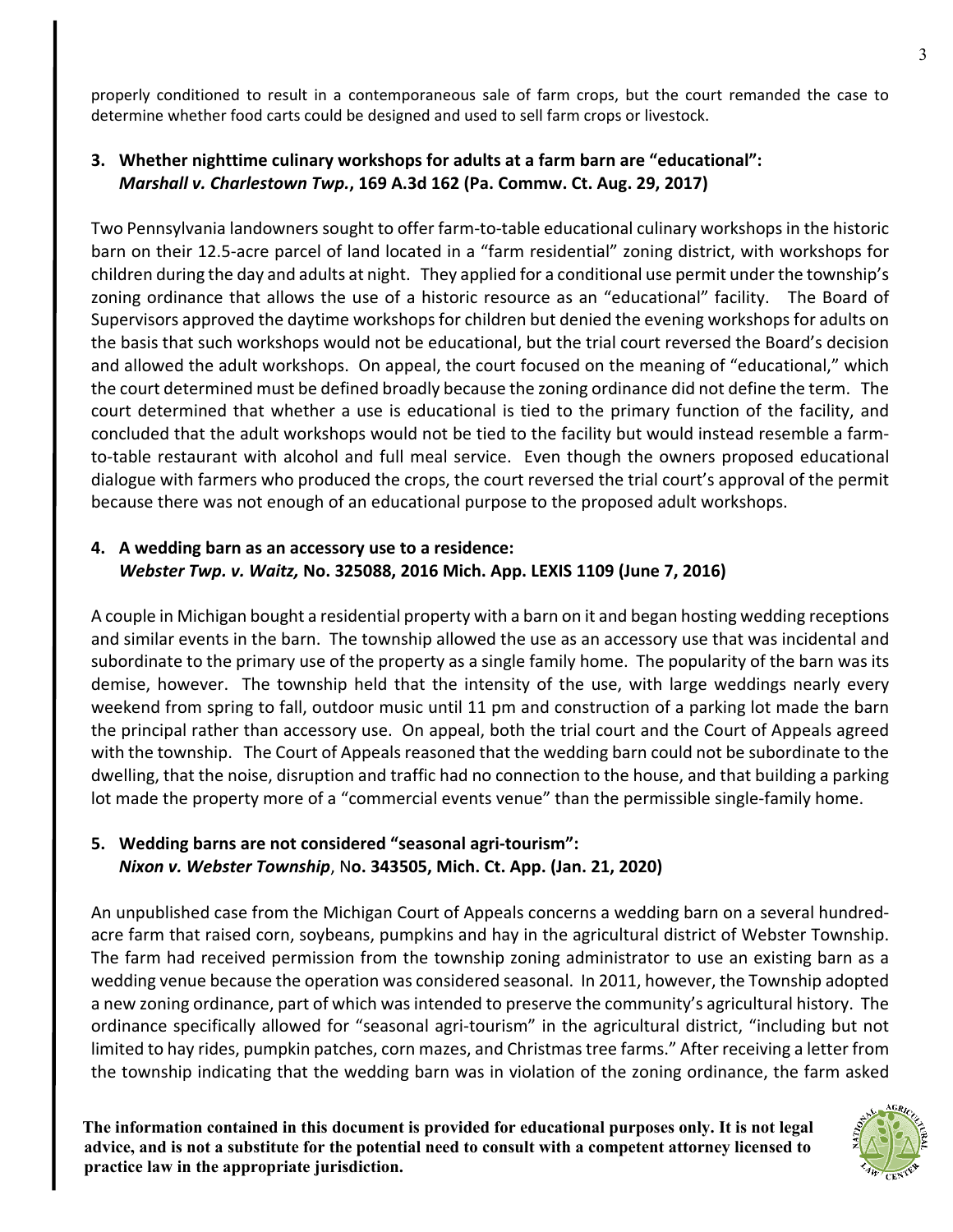the zoning board to define "agri-tourism." The zoning board decided that wedding barns do not fit within the ordinance language and its examples of agri-tourism and specifically pointed to previous occasions in which the township had not accepted "event barns" in the agricultural district. The case went before the trial court, which determined that there was doubt as to the legislative intent of the ordinance and so the ordinance must be understood to include wedding barns. On appeal, the Court of Appeals overturned the lower court's decision. The court held that wedding barns violated several parts of the ordinance as written and that the zoning board's decision to exclude wedding barns from seasonal agri-tourism was consistent with the legislative intent of the ordinance. The Court also decided that it was the right of the zoning board, not the court, to determine the definition of "seasonal agri-tourism" so long as it complied with the law.

#### **6. Wedding barn or winery?**  *Litchfield Twp. v. Forever Blueberry Barn***,** *LLC,* **2020 Ohio 1508.**

A lengthy litigation in Ohio involved a township battling the owners of a barn over whether weddings and social gatherings at the barn qualified for Ohio's "agricultural exemption" from local zoning authority. Initially, the trial court imposed an injunction on the use of the barn for weddings and other events, but the court lifted that injunction upon receiving evidence that the owners were also using the property for the growing of wine grapes, which fit the land use within Ohio's agricultural exemption and also exempted the barn from permitting requirements because it was used as a winery, or "primarily for vinting and selling wine." On appeal, the township argued that the barn owner must show by "clear and convincing" evidence that the barn's primary use was for vinting and selling wine, but the Court of Appeals disagreed and utilized a "preponderance of the evidence" standard, which the court held was satisfied by the owner's testimony that wine would be sold at the weddings and social gatherings. The Ohio Supreme Court took up the case and affirmed the appellate decision but focused on the word "primarily." The Court concluded that whether a building is used "primarily" for vinting and selling wine is an issue of whether those activities are of "first rank, importance, or value," and not whether a majority of the space or time in the building was devoted to wine making rather than hosting weddings and events. The outcome upheld the trial court's factual determination that making and selling wine was the primary use of the building, allowing the barn to remain free from zoning regulation pursuant to the agricultural exemption.

#### **7. Weddings and events are not "agricultural operations" protected by the state's Right to Farm Act:**  *Gerald P. Zarrella Trust v. Town of Exeter***, 176 A.3d 467 (R.I. Sup. Ct. Jan. 16, 2018)**

A Rhode Island landowner sought to offer weddings and other "premier events" on a 36-acre property known as "Gerald's Farm." The Town of Exeter had previously sued the landowner upon determining that its zoning ordinance did not permit such "commercial events," and the parties entered into a consent judgment in 2011 that permanently enjoined the landowner from using Gerald's Farm for weddings and other fee-based commercial events. However, the consent judgment stated that the injunction would run with the land permanently unless superseded by statute. In 2014, the landowner claimed that amendments to the state's Right to Farm law did supersede the permanent injunction. The Rhode Island General Assembly had amended its Right to Farm law by adding language stating that "the mixed-use of farms and farmlands for other forms of enterprise including, but not limited to, the display of antique vehicles and equipment, retail sales, tours, classes, petting, feeding and viewing of animals, hay rides, crop

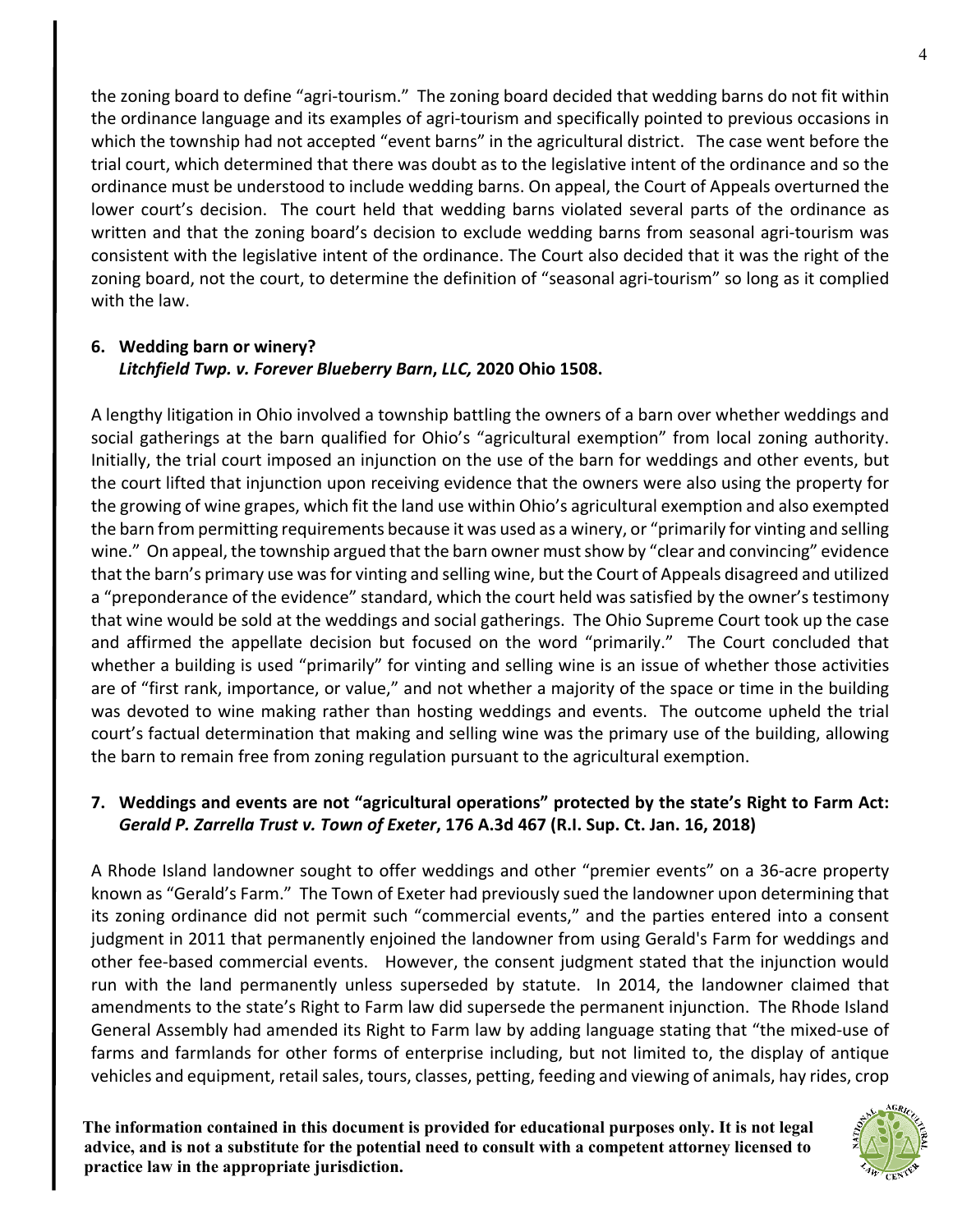mazes, festivals and other special events are hereby recognized as a valuable and viable means of contributing to the preservation of agriculture."[6](#page-8-5) The landowner claimed that the amendment expanded the definition of "agricultural operations" protected by the law to include hosting commercial events such as weddings for a fee. The owner again applied for a zoning permit, but the Town denied the permit and the trial judge upheld the denial, agreeing with the Town that the Right to Farm Act amendment did not supersede the injunction. The Rhode Island Supreme Court agreed, stating that the amendment "offers the plaintiff no refuge" from the injunction. The Supreme Court concluded that the amendment was aspirational rather than definitional and therefore did not add the activity of hosting weddings for a fee to the definition of "agricultural operations."

#### **8. "Agritourism" is not within the definition of "agriculture":**  *Forester v. Town of Henniker,* **118 A.3d 1016 (N.H. Sup. Ct. June 12, 2015)**

In yet another case involving weddings, the Supreme Court of New Hampshire had to decide whether "agritourism" was part of the state's definition of "agriculture" for purposes of zoning.The case involved a Christmas tree farm in a rural residential district for "a mixture of agriculture and low-density rural living outside of the built-up districts of the community where public water and sewer services are not generally available." The zoning ordinance included "agriculture" and "uses accessory to a permitted use" as two permitted uses in the rural residential district and allowed only by special exception use of land for "home business/retail" and "Bed and Breakfast Homes." When the farm owners used the property for 13 weddings, celebrations, and business and educational events over a two-year period, the Town issued a notice of violation for operating a non-permitted wedding/reception function facility. The owner appealed and claimed that the "agritourism" uses fit within the definition of "agriculture," a permitted use in the district. The owner also argued that the weddings were an accessory use to the permitted agricultural use. The Zoning Board of Adjustment and Superior Court disagreed. The Supreme Court examined the definition of "agritourism, "which means "attracting visitors to a working farm for the purpose of eating a meal, making overnight stays, enjoyment of the farm environment, education on farm operations, or active involvement in the activity of the farm which is ancillary to the farm operation" and the definition of "agriculture," which means all operations on the farm as specified in the statute and any "practice on the farm incident to, or in conjunction with such farming operations." While the production of trees is an operation specified in the definition, agritourism is not, said the court, nor is it a practice incident to a specified farming operation. The court also rejected the landowner's argument that weddings are an accessory use, which the landowner failed to prove has "commonly, habitually and by long practice been established as reasonably associated with the primary use" in the local area.

#### **9. The definition of "agritourism" does not extend to a shooting range:**  *Jeffries v. Cty. of Harnett,* **817 S.E.2d 36 (N.C. Ct. App. May 15, 2018)**

North Carolina's "Bona Fide Farm" law prevents a county from using its zoning authority to exempt rural activities on a qualifying farm, and agritourism is one of the qualified activities. This case involved a farm family that was looking to expand their longtime farm operations. In the 1990s, the family set part of their qualifying farm apart as a registered hunting preserve, eventually adding rifle and pistol ranges, 3D archery, skeet shooting, concealed carry handgun training, and several sport shooting competitions. A group of local petitioners requested the Harnett County zoning department review the farm's activities to

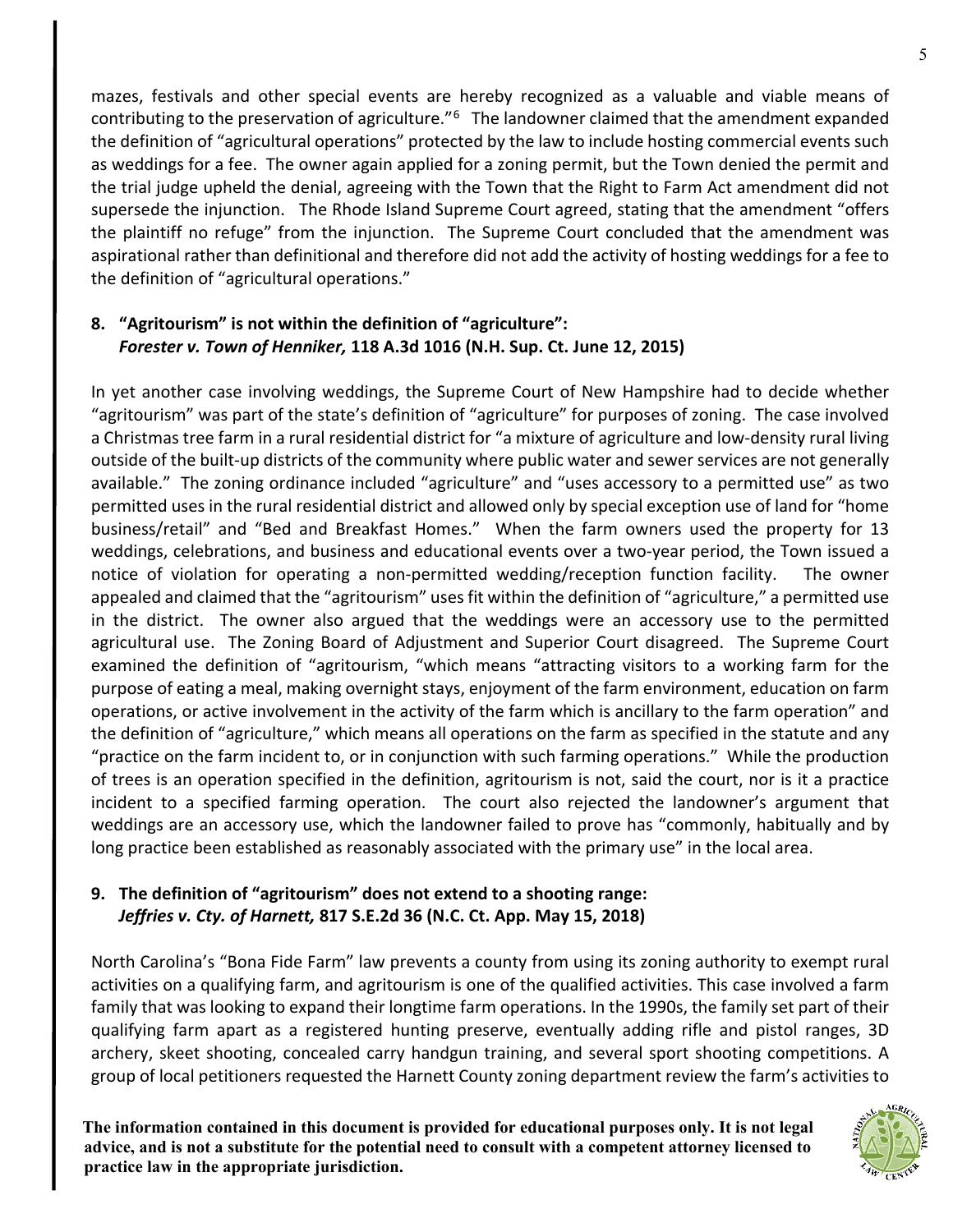determine if the activities were exempt under the Bona Fide Farm exemption. The department determined that most of the activities, except pistol training and shooting competitions, qualified for zoning exemption. After being ordered to review the case again by the county superior court, the department determined the activities were "used in preparation" for hunting, thus qualifying for the exemption. The county supreme court ordered further review, ultimately resulting in an appeal to the North Carolina Court of Appeals. The Court of Appeals called on Hampton v. Cumberland County, 808 S.E.2d 763 (2017), stating that "non-farm uses, even on bona fide farms, are not exempt from zoning regulation" as a basis for taking up the case. Due to the lack of clarity in the statute, the court chose to use three principles of legal canon to decide the case and found that operating a hunting preserve did not qualify for exemption because: hunting was not mentioned in the statute, shooting activities do not require the rural aesthetic as other agritourism activities do, and the dangers outlined in the statute were attendant to farming and ranching, not hunting.

#### **10. Right to Farm Act doesn't protect music concerts on a farm:** *Shore v. Maple Lane Farms***,** *LLC,* **411 S.W.3d 405 (Tenn. Sup. Ct. Aug. 19, 2013)**

A nuisance case in Tennessee involved an agritourism operation that offered vehicle demonstrations, helicopter rides, firework displays and loud concerts that shook the houses of nearby neighbors. When the farm was sued for creating a nuisance, the Supreme Court of Tennessee found that "amplified music concerts" on the farm were not shielded from nuisance claims under the state's Right to Farm Act because concerts were not connected to producing farm products, and therefore were not part of a "farm operation." The court also found that although the county zoning ordinance exempted agricultural uses, state law does not include "entertainment activities on a farm" as "agriculture." As a result, the court determined that the neighbor was able to bring a nuisance claim against the farm.

# **Agritourism litigation involving personal injuries**

Numerous activities can take place on a property under the umbrella of "agritourism." The previously discussed land use cases involved everything from wedding barns to farm-to-plate events to shooting ranges. Given the diversity of agritourism activities, it should be of no surprise that liability lawsuits have resulted from injuries on the farm. The number of liability cases seem to pale in comparison to the number of news reports about injuries to agritourism participants, suggesting that many of these injuries don't result in litigation. We highlight those that have resulted in litigation below, then follow with several injury occurrences that did not lead to a court decision.

#### **1. Exception to open and obvious danger doctrine for effectively unavoidable dangers***: Davis v. Lenhart,* **No. 329092 (Mich. Ct. App. Sep. 22, 2016)**

This case deals with a "haunted corn maze" on a farm in Michigan. The plaintiff fell and broke his leg while trying to cross flowing water which was not a part of the maze, but rather had arisen as a result of heavy rain. Employees of the corn maze directed the customers out of the maze, which had become wet and slippery, and onto the only exit path for the maze, where the plaintiff fell while trying to walk through the flowing water. The plaintiff claimed that the farm should have had adequate measures in place to respond to occurrences like rain and that the conditions that created his fall were neither open nor

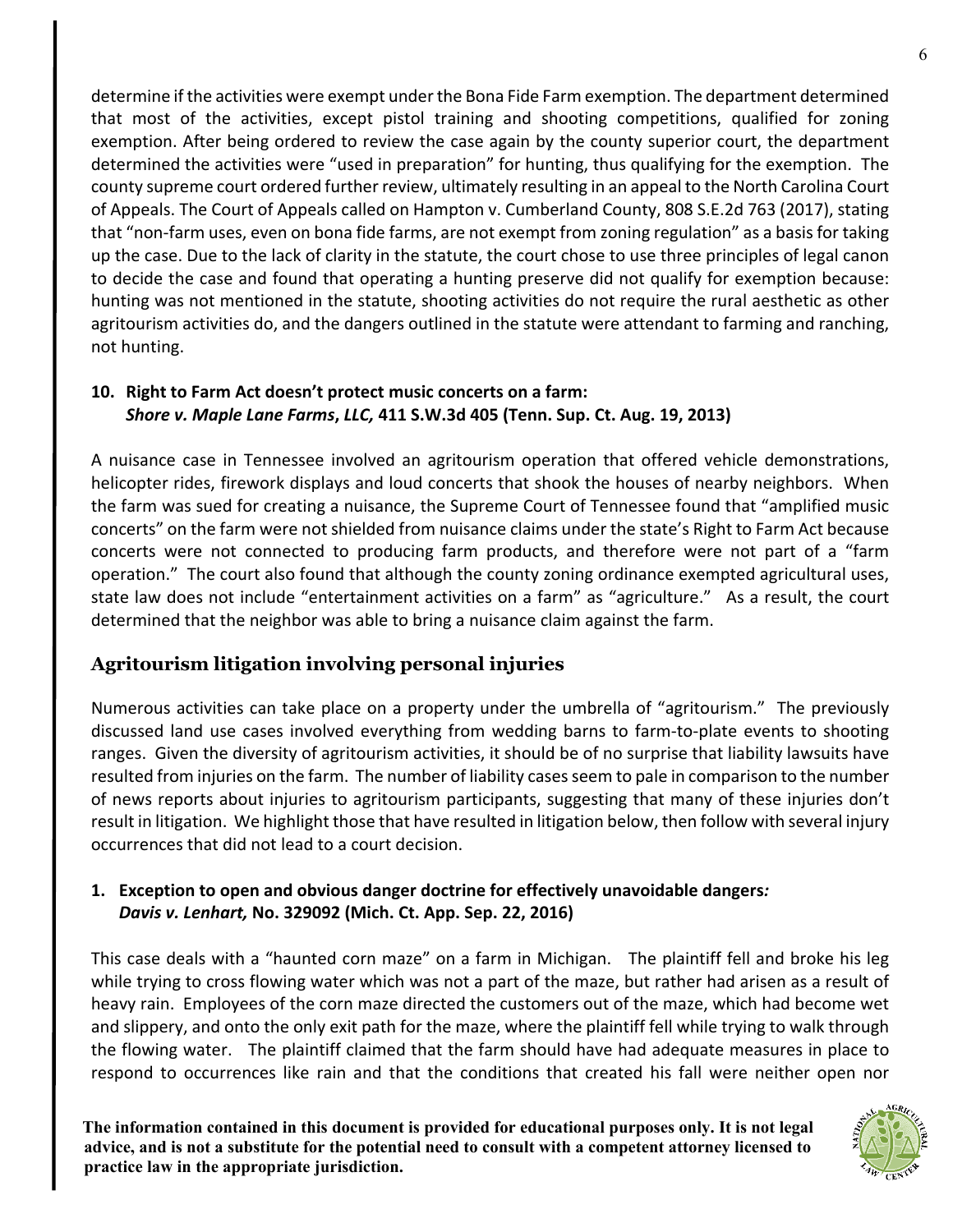obvious. The circuit court sided with the owner, concluding that the conditions the plaintiff encountered were open and obvious and therefore it was not the owner's legal duty to protect the plaintiff from such conditions. On appeal, the court of appeals reasoned that although the conditions might have been open and obvious, Michigan law contains an exception to the open and obvious danger doctrine for unusual, "effectively unavoidable" dangers, and that landowners do have a legal duty to protect visitors from such dangers. The court ruled that the flowing water could be an "unavoidable danger" because it was the only route that employees directed customers to use for exiting the corn maze. The court remanded the case to further examine whether exiting through the flowing water was "effectively unavoidable." A final determination is pending.

#### **2. Fallen corn stalks are open and obvious dangers of a corn maze:**  *Spinella v. Fink's Country Farm, Inc.,* **15-1548, 2017 N.Y. Misc. LEXIS 2054 (Sup. Ct. N.Y. May 24, 2017)**

Fink's Country Farm hosts a fall festival each year that provides rides, games, and a corn maze for visitors. While trying to catch up to his sister, an eight-year-old boy tripped and fell on a corn stalk that had fallen in the middle of the corn maze path. A lawsuit ensued. The court found that the corn stalk was "open and obvious" and not inherently dangerous, because it could not be overlooked by anyone making reasonable use of their senses. The court also concluded that the downed corn stalk was inherent to the nature of the corn maze and that the farm owner had no constructive notice of the condition. As a result, the court granted summary judgment to the farm, finding that it was not liable for the injury.

#### **3. Duty to minimize risk of exposure to E. Coli from farm animals** *Stephanie Heidish, et al. v. Dehn's Pumpkins LLC***, No. 27-CV-14-17068 (Minn. Dist. Ct. Hennepin Co. Feb. 22, 2017)**

A seven-year-old child came into contact with E. coli by touching cattle, goats and their manure on a petting zoo operated by Dehn's Pumpkins LLC in Minnesota. The girl became seriously ill and was diagnosed with hemolytic uremic syndrome, which requires ongoing dialysis treatments, may require kidney transplants in the future, and makes her more prone to heart attacks, strokes, and cancer. The girl's parents filed a negligence claim against the farm, its owners, and the owners' sons who run the business, asserting that the defendants failed to take common sense precautions that would have minimized the risk from exposure to E. coli, such as providing hand washing stations. Defendants argued that the child's caretakers were negligent because they should have used hand sanitizer on the girl after visiting the animals. The farm owners settled for \$415,000 but the remaining defendants went to trial, where the jury agreed that the farm was negligent and assessed damages totaling \$7.55 million including \$300,000 for past medical expenses, \$250,000 for past suffering, \$2 million for future suffering and \$3 million for future earnings.

#### **4. Agritourism immunity statute doesn't preclude allocation of fault:**  *Green v. St. George's Episcopal Church,* **No. M2017-00413-COA-R3-CV (Tenn. Ct. App. Dec. 5, 2017)**

An elderly woman who was riding on a church-sponsored bus to visit a local farm sued the church rather than the farm when she was injured when the bus hit a drainage berm on the farm's gravel driveway. The plaintiff argued that the farm could not be listed as a defendant in the suit because of Tennessee's

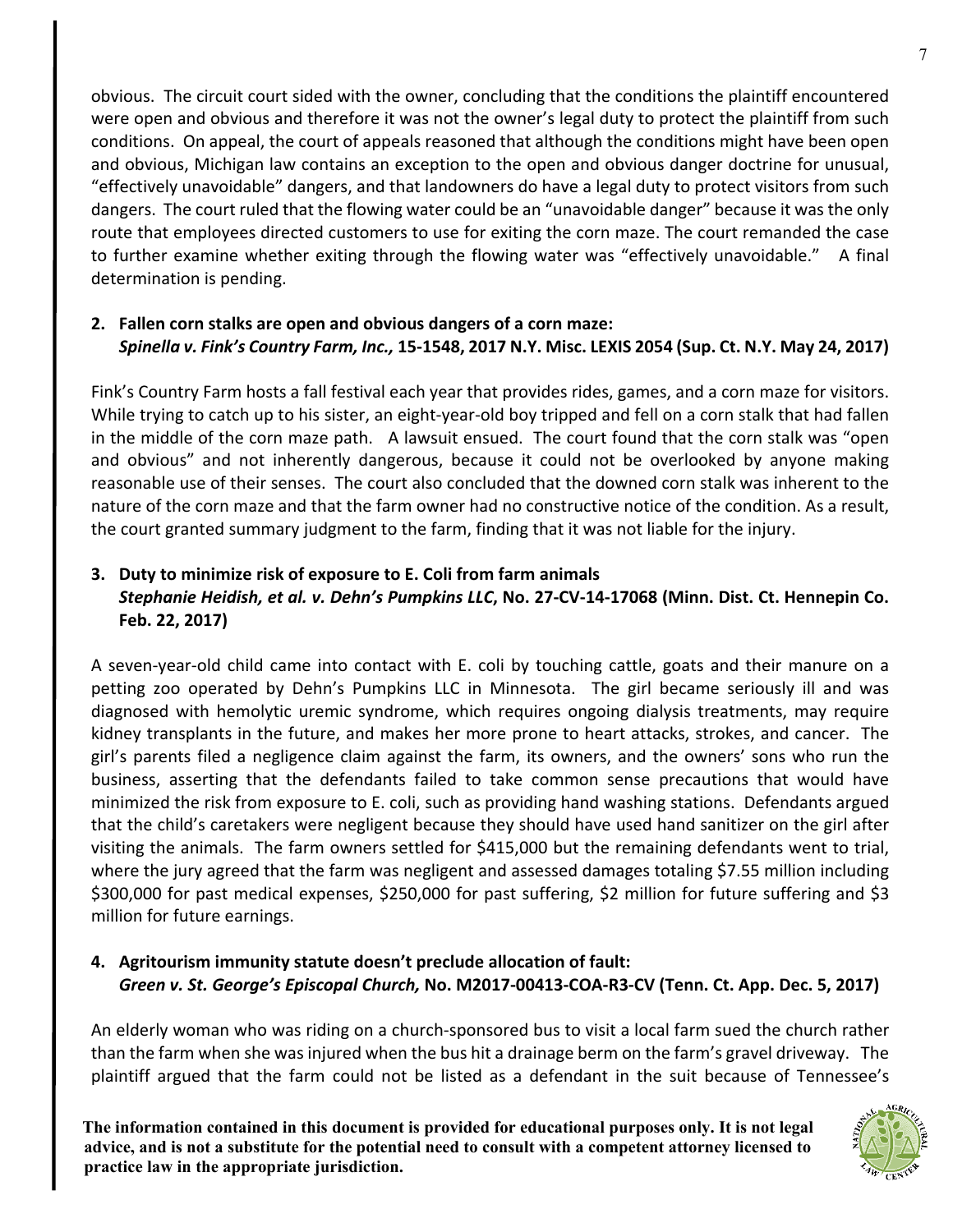agritourism statute, which protects agritourism professionals from liability when the injury results "solely from the inherent risks of agritourism activities" and the agritourism professional has posted a warning sign. The trial court disagreed that the farm could not be sued and allowed information about the farm's fault to be presented in the trial. The court the determined that 85% of the fault should be assigned to the farm but the statutory immunity prevented any the allocation of any liability to the farm. The Tennessee Court of Appeals agreed, holding that while the statute limits the liability of agritourism professionals, that immunity does not prevent a determination of fault. As a result, a jury may still allocate fault to an agritourism provider when making a final determination of fault among several parties. Not doing so would result in a non-agritourism party being responsible for a greater share of the liability and damages, which the court deemed unfair. While the injured party can't recover actual damages from an agritourism professional that the statute protects, the actions of the agritourism professional should still be considered when determining the amount of fault for each party involved in the incident, the court concluded.

#### **5.** *Personal injury cases that did not result in court decisions*

There have been several injuries at agritourism operations reported through media outlets for which we did not find corresponding court decisions. These cases were likely resolved through settlement or have not yet have been resolved. Such cases illustrate the risk of potential injuries on agritourism operations with similar activities.

- *Haunted hayride.* The parties reached a settlement for an accident at Harvest Hill Farm in Maine in October 2014. A 17-year old girl died on the farm's haunted hayride when the brakes went out on the vehicle that pulled the hay wagon.<sup>[7](#page-8-6)</sup>
- *Pumpkin patch.* A pumpkin patch in Sauvie Island, Oregon has been sued at least twice since 2012 for injuries sustained on the property. One woman reportedly filed a \$432,000 lawsuit against the pumpkin patch's owners for injuries sustained after getting caught up in hay baling twine when jumping from a hay wagon, resulting in a broken elbow, significant bruising, arthritis and tendinitis.<sup>[8](#page-8-7)</sup> Another man brought a \$154,000 claim against the owners when a "cow train" ride pulled by a tractor tipped and threw him to the ground, resulting in a broken wrist and pain in his back, neck, thumb and knee.<sup>[9](#page-8-8)</sup>
- *Inflatables.* Several serious injuries have occurred to children playing on inflatable bounce houses at agritourism operations. A two-year old boy died when a 59 mph gust of wind tore the inflatable from its moorings and lifted it 30 to 40 feet in the air, trapping the child inside. His five-year old sister was injured after being thrown 40 feet from the inflatable. The incident occurred at JK's Pumpkin Patch near Lincoln, Nebraska in 2018.<sup>[10](#page-9-0)</sup> A similar situation occurred on a farm in Nashua, New Hampshire, where the two toddlers playing on the inflatable survived but suffered broken bones and a potential traumatic brain injury, according to a news report.<sup>[11](#page-9-1)</sup>

#### **Chapter 12 bankruptcy law and agritourism**

*In re: Vecchione* is a federal bankruptcy case worth noting because it interprets the meaning of "family" farmer" under Chapter [12](#page-9-2) of the Federal Bankruptcy Code in regards to agritourism activities.<sup>12</sup> Chapter 12 bankruptcy is available to "family farmers" who are "engaged in a farming operation," and allows a

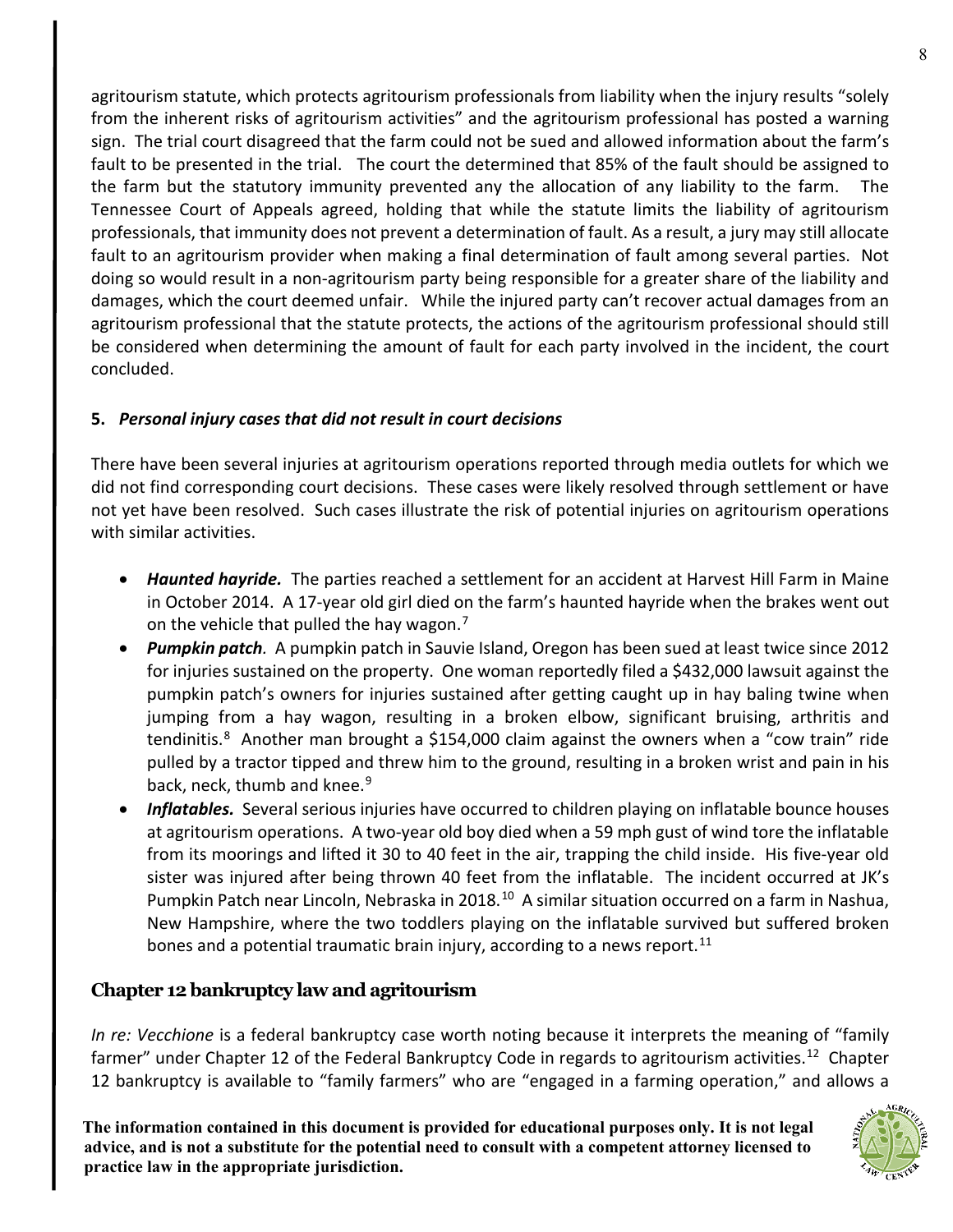farmer to reorganize debts. The applicant in this case claimed that Chapter 12 bankruptcy should be available to him because his use of his land for "agritourism" activities like ice skating, sledding, hayrides, and archery qualified him as a farmer. The bankruptcy court examined the term "farming operation," which is defined as "farming, tillage of the soil, dairy farming, ranching, production or raising of crops, poultry, or livestock, and production of poultry or livestock products in an unmanufactured state." Even though the court found that the list of activities in the definition is not exclusive, it was not convinced that "agritourism" fell under the "letter or spirit" of the bankruptcy code's definition of a farming operation. The court did not allow the landowner to use Chapter 12 bankruptcy process.

# **What can we learn from recent agritourism litigation?**

As farmers and ranchers continue to diversify their operations with new ideas for what they can do under the umbrella of "agritourism," litigation is a risk they must expect. It appears that at least some local land use laws simply don't know what to do with agritourism activities, while others either distinguish agritourism activities from other agricultural land uses or include it within the definition and laws that address agriculture. Most problematic in the land use arena are weddings and events held on farms and ranches, which look much different than traditional agricultural land uses and carry the potential of nuisance impacts on the surrounding community. The court decisions we summarized did not bode well for these types of activities, resulting in more cases than not that did not consider weddings and events to fit neatly within the definition of agriculture. Our research highlights the need for a clear understanding of how local land use laws define and regulate agritourism before proceeding with an activity, so as not to end up in a land use lawsuit.

Our personal injury case findings yield mixed results for agritourism activities. Seemingly innocuous agritourism activities like petting zoos, hay rides and corn mazes do lead to personal injury litigation, but the open and obvious danger doctrine and immunity statutes play a critical role in the allocation of liability. Activities that appear to pose high risks of serious injuries to children are petting zoos and inflatables. The scarcity of court decisions on personal injury cases suggests that injuries aren't occurring in large numbers or are resolved through settlements. Unlike land use law cases, personal injury cases aren't challenged by the issue of whether the activities that create the harm are agritourism, agriculture, or something else.

<span id="page-8-2"></span><span id="page-8-1"></span><sup>2</sup> Agritourism, AGRICULTURAL MARKETING RESOURCE CENTER, (Sept. 2019)[, https://www.agmrc.org/commodities-products/agritourism.](https://www.agmrc.org/commodities-products/agritourism) For our compilation of state agritourism laws, see Alexandra Lizano and Elizabeth Rumley, *States' Agritourism Statutes*, THE NATIONAL AGRICULTURAL LAW CENTER, https://nationalaglawcenter.org/state-compilations/agritourism/.<br><sup>4</sup> Or. Rev. Stat. § 215.283(1)(n).

<span id="page-8-8"></span>**The information contained in this document is provided for educational purposes only. It is not legal advice, and is not a substitute for the potential need to consult with a competent attorney licensed to practice law in the appropriate jurisdiction.**



<span id="page-8-0"></span><sup>&</sup>lt;sup>1</sup>U.S. Dept. of Agric. Nat'l Statistics Service, 2012 Census of Agriculture, Report No. AC-07-A-51 at 292. Available at [https://www.agcensus.usda.gov/Publications/2012/Full\\_Report/Volume\\_1,\\_Chapter\\_1\\_US/usv1.pdf.](https://www.agcensus.usda.gov/Publications/2012/Full_Report/Volume_1,_Chapter_1_US/usv1.pdf)

<span id="page-8-3"></span>

<span id="page-8-4"></span> $5$  Or. Rev. Stat. § 215.283(1)(o).

<span id="page-8-5"></span> $6$  2 R.I. Gen. Laws § 2-23-4(a).

<span id="page-8-6"></span><sup>7</sup> David Sharp, *Settlement reached in fatal hayride crash suit*, TIMES STANDARD (Aug. 9, 2017),

<span id="page-8-7"></span>[https://www.fosters.com/news/20170809/settlement-reached-in-fatal-hayride-crash-suit.](https://www.fosters.com/news/20170809/settlement-reached-in-fatal-hayride-crash-suit)<br><sup>8</sup> Aimee Green, *Woman sues Sauvie Island pumpkin patch for \$432,000 after belly flop off hay ride, THE OREGONIAN (Oct. 5, 2012),* https://www.oregonlive.com/pacific-northwest-news/2012/10/woman sues sauvie island pumpk.html.<br><sup>9</sup> Aimee Green, Man sues Sauvie Island pumpkin patch for \$154,000 after breaking wrist on 'Cow Train' ride, THE OREGONIAN (Aug

<sup>21, 2014),</sup> [https://www.oregonlive.com/portland/2014/08/man\\_sues\\_popular\\_sauvie\\_island.html.](https://www.oregonlive.com/portland/2014/08/man_sues_popular_sauvie_island.html)